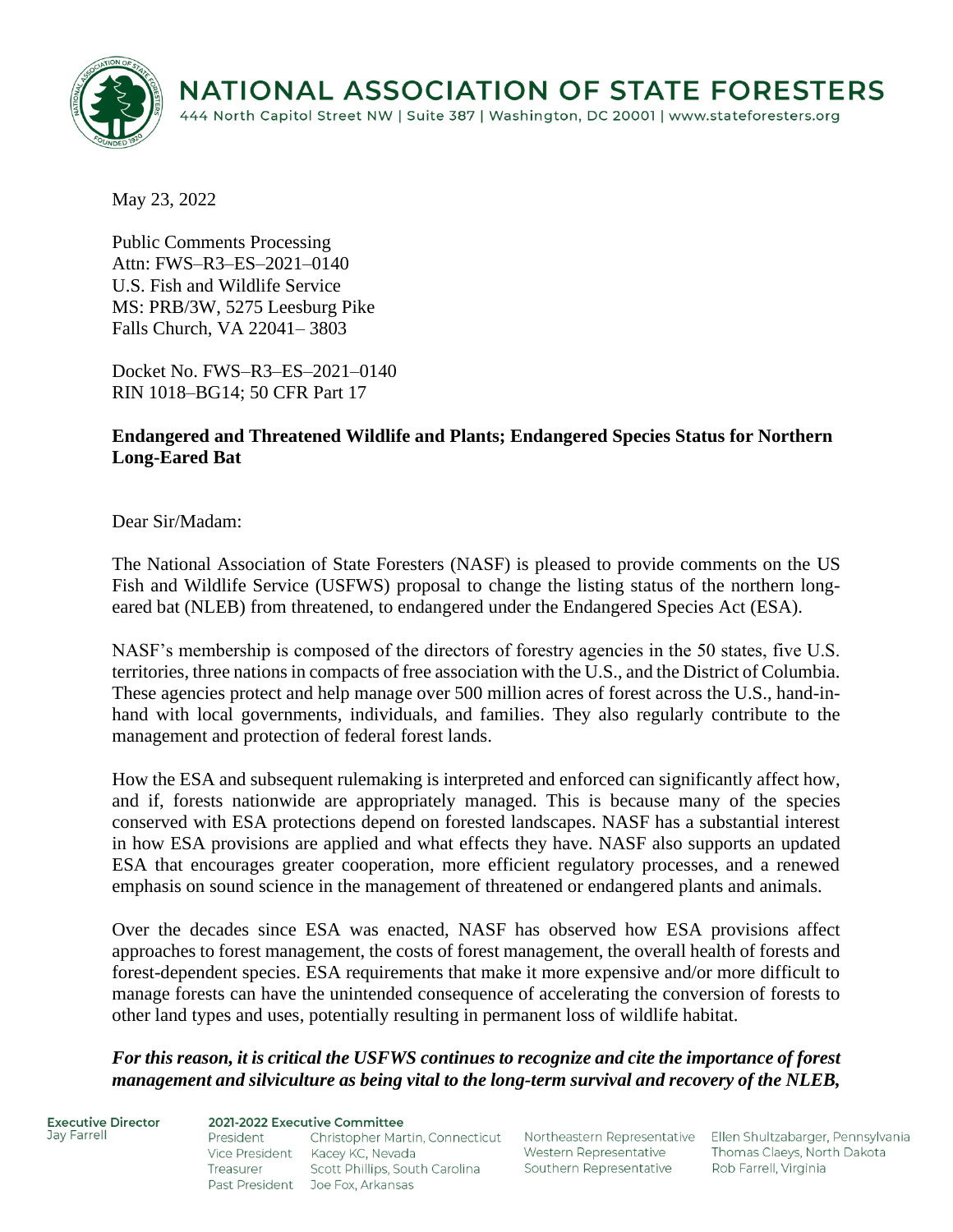## *by maintaining the findings in the current section 4(d) rule, allowing working forests and collaborative forest management to continue to provide conservation benefits for the recovery of the NLEB in the final rule.*

Principal habitat for NLEB includes forested areas throughout a large region of the country that provide roosting sites underneath the bark of trees. As such, there is the potential that prohibitions from incidental take during tree removal can have a profound negative impact on sustainable forest management throughout the NLEB range.

We understand the need to change the listing based on the severe impact that White-Nose Syndrome (WNS) has had on the species. We fully support the efforts of the WNS National Response Team and stand ready to assist that effort if there is a beneficial role for our members. We also understand that this change will eliminate the current 4(d) rule that allows incidental take outside of hibernacula during tree removal following certain parameters. We are encouraged by the USFWS commitment to build on past efforts for "*working with stakeholders to conserve the bat while allowing economic activities within the range to continue to occur."*

Healthy, productive and sustainable forest resources will continue to be essential for any future recovery of the NLEB. At the same time, the maintenance of forested ecosystems supports a complex suite of plants and animals that are important to the citizenry for multiple reasons – economic, environmental and social. *Subsequent protocols, critical habitat designations and other decisions made by the USFWS with regards to NLEB recovery efforts in their final rulemaking, should recognize the health of these ecosystems, landscapes, and species as interconnected and not simply focus on a single endangered species that is in decline primarily because of WNS, and not as a result of loss of habitat. Furthermore, the USFWS should more closely evaluate the need for a critical habitat designation when loss of habitat is not the prevailing reason for the decline of a species.*

To keep these forested areas intact requires that landowners be able to generate the income necessary to retain these lands and to continue improving their resilience to climate change and other threats by implementing active forest management. Active forest management inevitably requires tree removal in a carefully planned, scientifically based manner. Forest management strategies focused on resilience include promoting species and age class diversity, actively managing for optimal forest health and creating or retaining suitable pathways for species migration. *Decisions on how best to manage the recovery of NLEB must continue to allow for active forest management including tree removal outside of hibernacula under workable protocols.*

*The USFWS final rule should include support for working collaboratively with forest owners, where appropriate, to develop streamlined agreements, including Habitat Conservation Plans, that provide regulatory assurances to landowners and recognize that forest management is vital to the long-term survival and recovery of the NLEB.*

Thank you for this opportunity to share our views. We would be pleased to answer any questions and would welcome any follow-up communications.